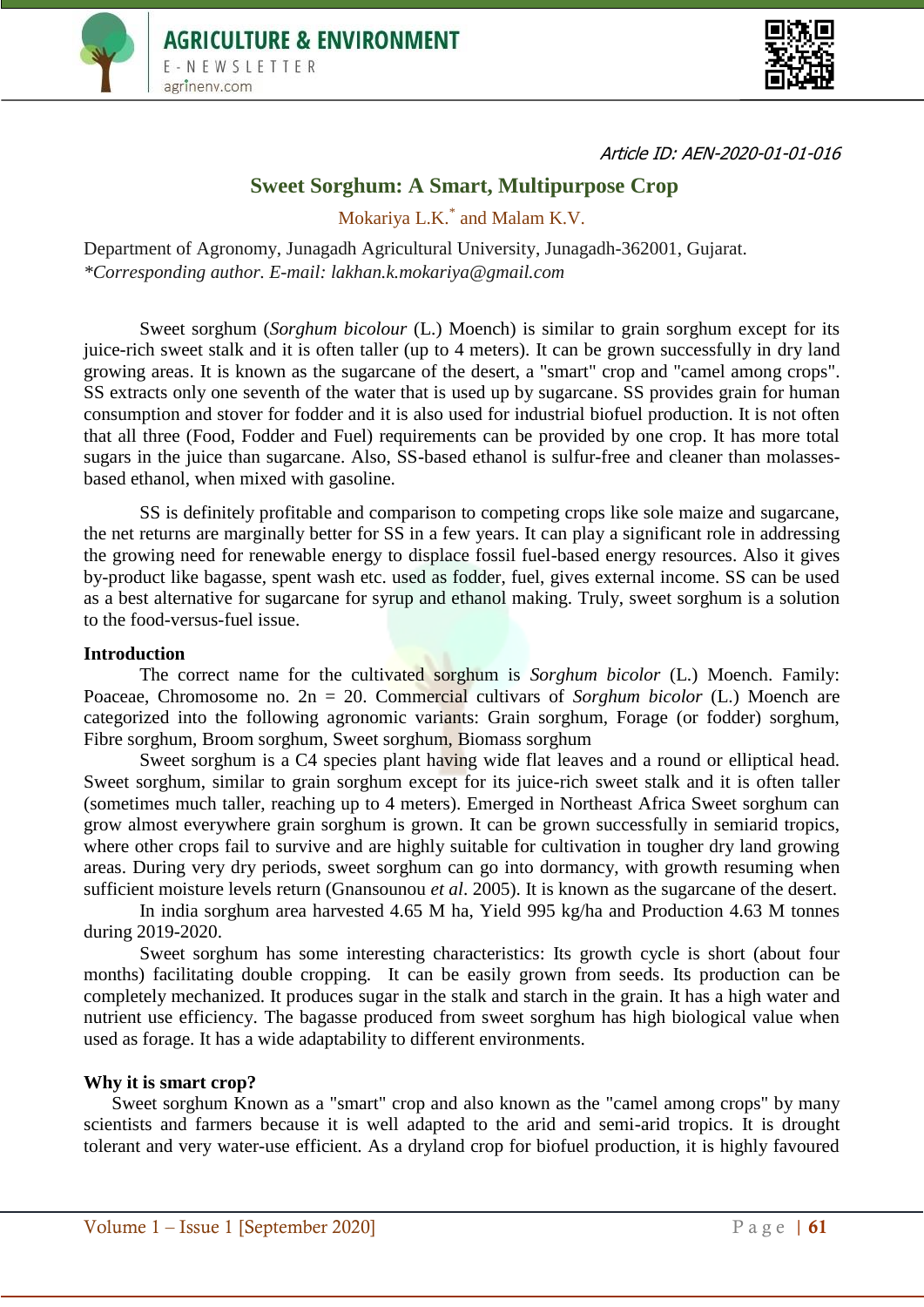



for its effective conversion of atmospheric carbon dioxide into sugar, making it a viable alternative to sugarcane or maize for the production of ethanol.

"Sweet sorghum extracts only one seventh of the water that is used up by sugarcane," states Dr. Belum VS Reddy, Principal Sorghum Breeder at the International Crops Research Institute for the Semi-Arid Tropics (ICRISAT).



#### **Sweet sorghum under field condition**

#### **Why it is multipurpose crop?**

Sweet sorghum (*Sorghum bicolour* (L.) Moench) not only provides grain for human consumption and stover (stalks and leaves) for fodder, but it is increasingly being used in India as feedstock for industrial biofuel production. It is not often that all three (Food, Fodder and Fuel) requirements can be provided by one crop.

| Crop part      | Use option                                                        |
|----------------|-------------------------------------------------------------------|
| Grains         | : Feed, food, first generation bioethanol                         |
| Juice          | : Sugar, first generation bioethanol                              |
| <b>Bagasse</b> | : Feed, pulp, bioenergy, fertilizer, Second generation bioethanol |
| Leaves         | : Feed, bioenergy, fertilizer, second generation bioethanol       |

#### **Sweet sorghum is highly suitable for India:**

 Sweet sorghum is a specialty sorghum with sugar rich juice. It is 3-4 months crop can be grown in rainfed conditions and marginal land. More than 8 mha sorghum area in India and it is familiar crop to farmers. Higher on-farm productivity, fresh stalk yield 40t/ha. Brix% ranges from 15-20, influenced by genotype, season and growing area. Juice is rich in minerals like Ca, Mg, S, Zn, Fe, Mn, Cu, K and Na. Juice can go for ethanol (50lit/t) or syrup.

#### **Life cycle and growth conditions:**

 Sweet sorghum is an annual plant with a short life cycle of about 4 months. It is a warm-season crop with the highest productivity in rainy and summer seasons. Sweet sorghum is mainly adapted to arid and semi-arid regions, with temperature range of 12–37°C, optimum range being 32–34°C. Yield of sweet sorghum is directly affected by the planting time. In the semi-arid tropical climate, ideal time for planting sweet sorghum is early June to early July.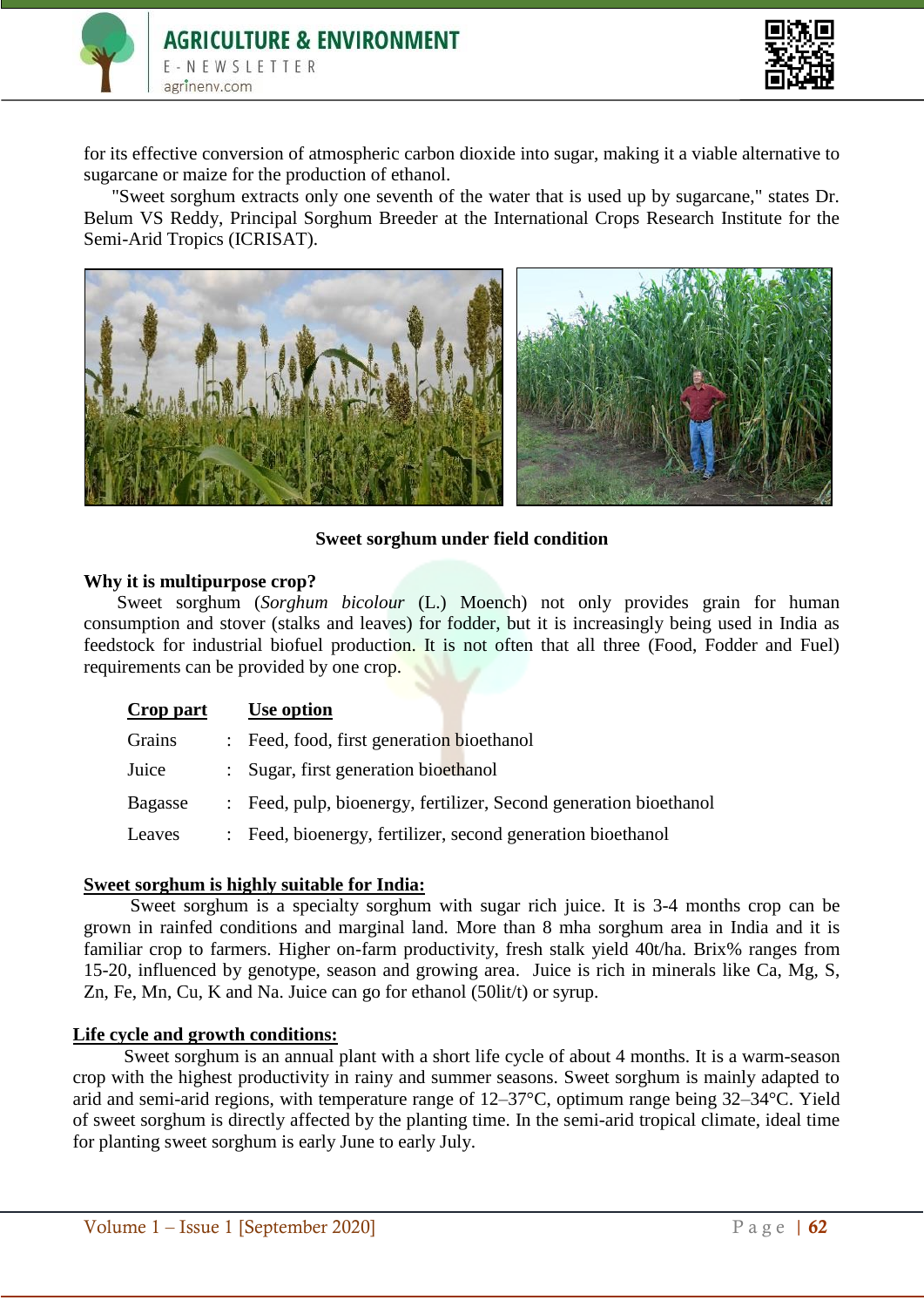



## **The life cycle of sorghum has been divided into three distinct growth phases with ten morphologically distinguishable growth stages**.

- 1. 1<sup>st</sup> phase involves germination to panicle initiation (GS1)
- 2.  $2<sup>nd</sup>$  phase starts with panicle initiation and ends with the anthesis (GS2)
- 3.  $3<sup>rd</sup>$  phase starts from anthesis until maturity (GS3)
- 4. Accumulation of soluble sugars in sweet sorghum stems is reported to surge after the internode elongation stops at the time of anthesis.
- 5. Therefore, sweet sorghum stems are usually harvested about 30 days after anthesis.

#### **Sweet sorghum varieties:**

- The important sweet sorghum varieties released at **International level** are Rio, Dale, Brandes, Theis, Roma, Vani, Ramada and Keller.
- BJ 248, RSSV 9, NSSV 208, NSSV 255 and RSSV 56 are the sweet sorghum cultures identified by the All India Coordinated sorghum improvement project at **National level**.
- **In Gujarat** CSV 13, CSV 24, E 173 (IC 568390) and E 158 (IC 568375) are sweet sorghum variety.

## **Products from sweet sorghum:**

- **Fuel-grade ethanol:**
- Sweet sorghum with a potential of 30−50 t/ha of juicy biomass and 40-60% of juice recovery can serve as a potential alternative feedstock for fuel-grade ethanol.
- Because of seed propagation, short duration and lower cost of production, lower water requirement, and lower per liter cost of ethanol production, compared to sugarcane (molasses, the byproduct of sugarcane is the sole feedstock for ethanol production), policy makers and researchers are favoring the use of sweet sorghum as an alternative to molasses for ethanol production.

## **Natural syrup and jaggery:**

Sweet sorghum juice concentrated and sterilized to make natural syrup can be used in the diary and confectionery industry as a sweetener.

- This syrup can be used in place of honey and can be served along with breakfast foods.
- This syrup called "**sorghum honey**" can be marketed immediately.
- The chemical composition of sweet sorghum syrup is similar to honey.

## **Jaggery:**

- Sweet sorghum juice can be concentrated and jaggery can be prepared using the same methodology used in sugarcane.
- Sugars in sweet sorghum stalk include sucrose, glucose and fructose.
- Depending on the sugar profile in juice, an average jaggery yield of about 30 to 35 q/ha.
- The cost will also be economical compared to sugarcane jaggery and may be about Rs. 5 per kg.

#### **Biofuel:**

- Now a day's the world's present economy is highly dependent on various fossil energy sources such as oil, coal, gasoline, natural gas, etc. These are being used for the production of fuel, electricity and other goods.
- Due to excessive use of fossil fuels, mainly the level of greenhouse gasses in the earth's atmosphere has drastically increased.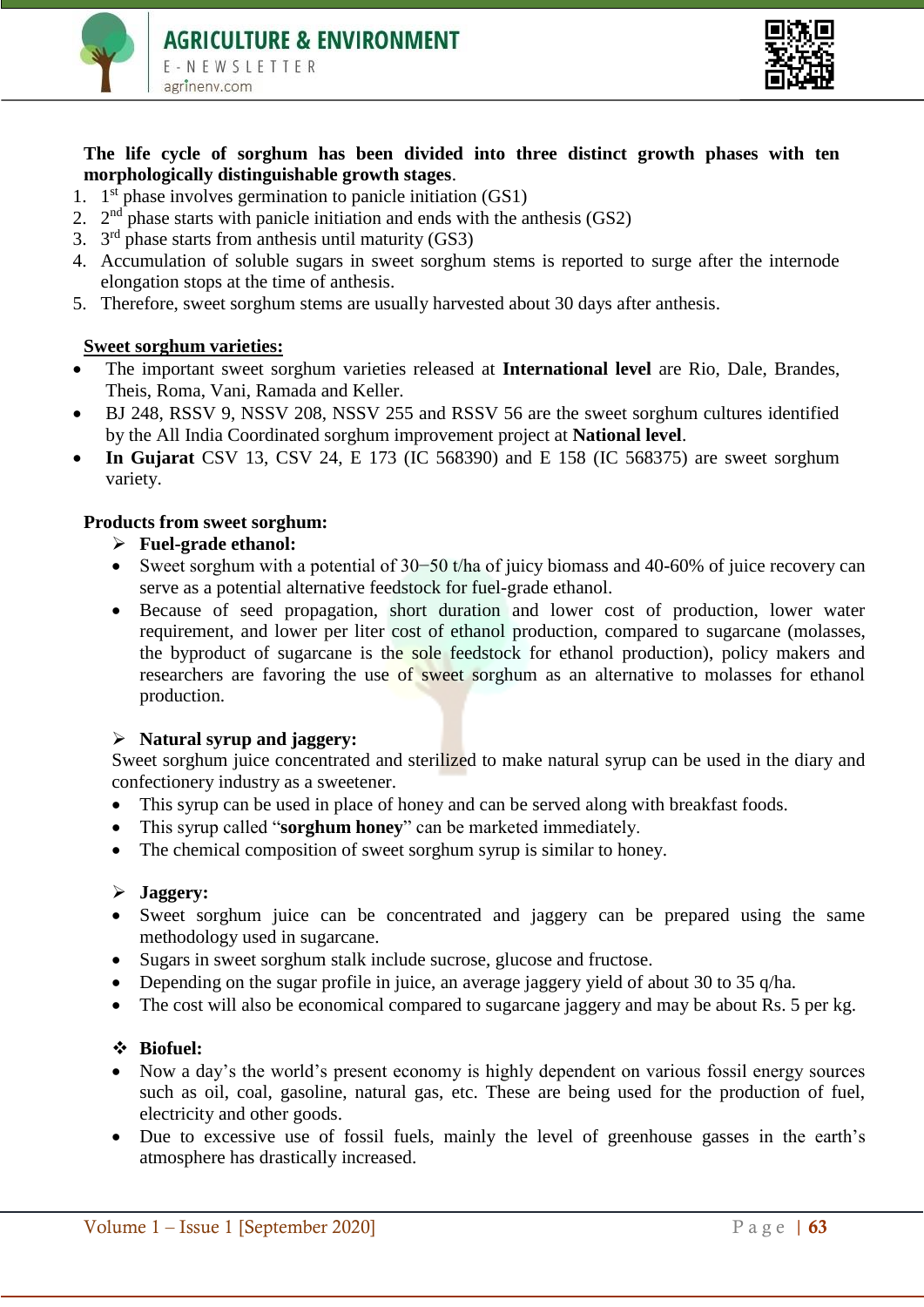# **AGRICULTURE & ENVIRONMENT** E-NEWSLETTER agrinenv.com



- In the present demand for renewable, sustainable sources of energy is require to overcome the burden on world energy crisis, bioethanol have presented exciting options.
- Sweet sorghum is recognized as an alternate feedstock for bioethanol production by the Government of India.
- The sweet sorghum ethanol value chain shows a reduction of greenhouse gas emissions by 86%, compared to fossil fuels.



## **Fig. 2: Ethanol requirement and supply from sugar mills in India (M Liters)**

*Source : [http://www.business-standard.com/article/economy-policy/govt-raises-ethanol](http://www.business-standard.com/article/economy-policy/govt-raises-ethanol-procurement-price-by-5-for-2017-18-117110101064_1.html)[procurement-price-by-5-for-2017-18-117110101064\\_1.html](http://www.business-standard.com/article/economy-policy/govt-raises-ethanol-procurement-price-by-5-for-2017-18-117110101064_1.html)*

Requirement of ethanol was more compare with production. During 2017-18 requirement of ethanol was 3130 million litters while production was only 1110 million litters and that obtain from sugarcane mills. That's while this sweet sorghum will become alternative crop for production of ethanol.

## **Sugar mills as entry point for sweet sorghum ethanol**

- Ethanol price high now, close to Rs.40
- Large demand for ethanol for blending
- There are >600 sugar mills in India, of which >400 have distilleries attached.
- Sugarcane crushing: Nov-Mar

## **Proposed Sweet sorghum based Bioenergy Calendar**

| <b>JAN</b> | <b>IFEB</b> |  |  | MAR APR MAY JUN JUL AUG SEP OCT NOV DEC |  |  |  |
|------------|-------------|--|--|-----------------------------------------|--|--|--|
|            |             |  |  |                                         |  |  |  |
|            |             |  |  |                                         |  |  |  |



**planting**



**Sweet sorghum harvesting**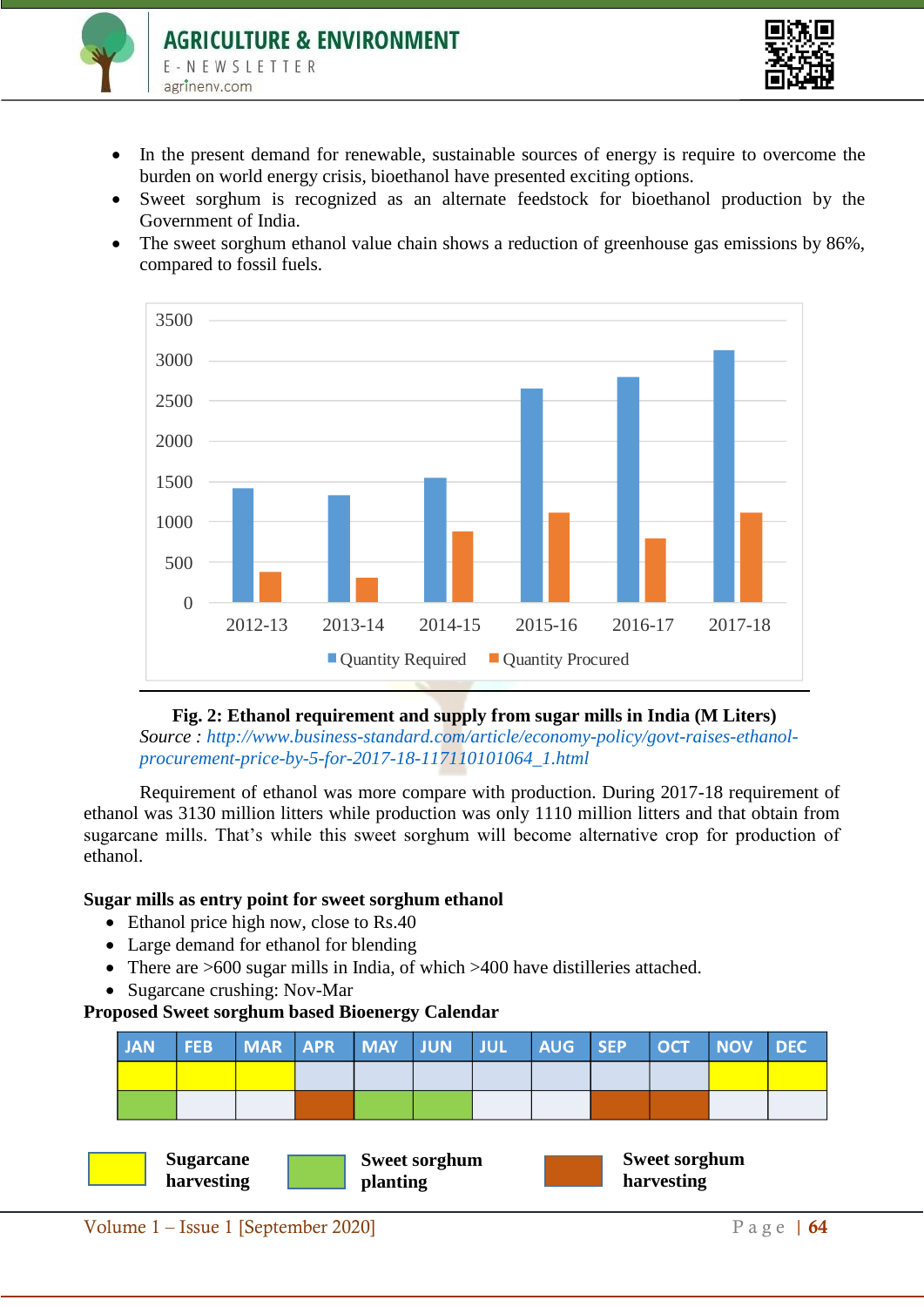



This calendar was proposed by ICRISAT. In this stat that number of sugar mills present in India but they worked only November to March, Other months it not working. So during that time sweet sorghum was useful for working that sugar mills without any setup and that gave benefit to employers, farmers and sugar mill owner.

## **Uses of syrups**

- Types of syrups include; glucose syrup, maltose syrup, fructose syrup, sugar cane syrup, maple syrup, honey, sweet sorghum syrup.
- SS syrups are used as natural sweeteners either in food or pharmaceutical industries where syrups are utilized as sweetening agents.
- Natural sweeteners have the ability to impart sweet taste hence masking the unpleasant taste of a material in which it has been added.
- Moreover, due to high sugar concentration, low water activity, anti-microbial and anti-oxidant properties sweeteners offer preservation effect by inhibiting growth of micro-organisms and increasing the shelf life of the food products.
- The presence of readily fermentable sugars in syrups makes them potential raw material for ethanol production, since with dilution and addition of yeasts these sugars could be converted to ethanol.



**Fig.3: Various products prepared from sweet sorghum Syrup**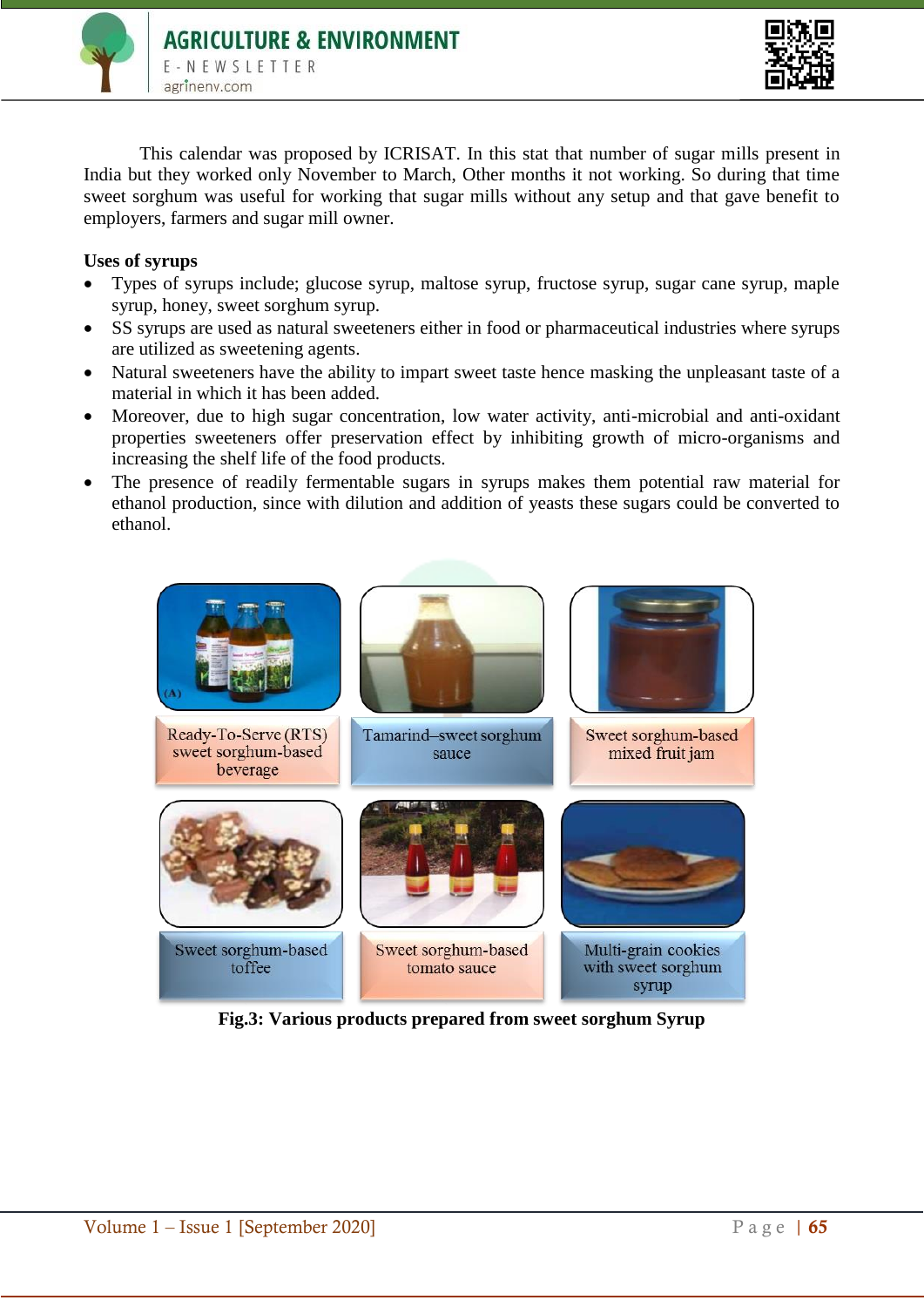### **Table.1: Comparison of SS with sugarcane**

| Crop                                                            | <b>Sugarcane</b>            | <b>Sweet sorghum</b> |
|-----------------------------------------------------------------|-----------------------------|----------------------|
| Duration (days)                                                 | Seasonal - 360              | 110-150              |
|                                                                 | Pre-seasonal - 420          |                      |
|                                                                 | Adsali - 480                |                      |
| Fertilizer N:P:K (kg/ha)                                        | Seasonal $-250:115:115$     | 100:50:50            |
|                                                                 | Pre-seasonal $-340:170:170$ |                      |
|                                                                 | Adsali - 360:170:170        |                      |
| Amount of water required                                        | Seasonal $-2000 - 2200$     | 400-500              |
| (mm)                                                            | Pre-seasonal - 2500         |                      |
|                                                                 | Adsali - 3000 - 3500        |                      |
| Commercial cane sugar<br>produced (t/ha-season)                 | 9.4                         | 2.4                  |
| Cost of cultivation of stalks<br>$(Rs/\text{ha}-\text{season})$ | 46,355                      | 23,245               |

Ingle *et al*. (2018) at Dharwad found short duration, low fertilizer and water requirement, low cost cultivation of sweet sorghum compare to sugarcane.

## **Future Prospective**

- Demand for renewable energy sources and biofuel which would minimize pollution are expected to rise rapidly in coming years.
- It is need to provide consultancy services on commercialization of sweet sorghum for bio-ethanol production.
- Efforts are on for development of sweet sorghums hybrids and varieties with high juice yield with high sugar content.
- Need to aware the farmers about commercial cultivation and valuable uses of sweet sorghum.
- Sweet sorghum will be most important alternative crop for sugarcane in dry land area.
- Sweet sorghum can overcome against the climate change issue and pollution, hence need to increases area under sweet sorghum and establish bio refineries at village level.
- Make a biofuel policy for sweet sorghum based bioethanol production.

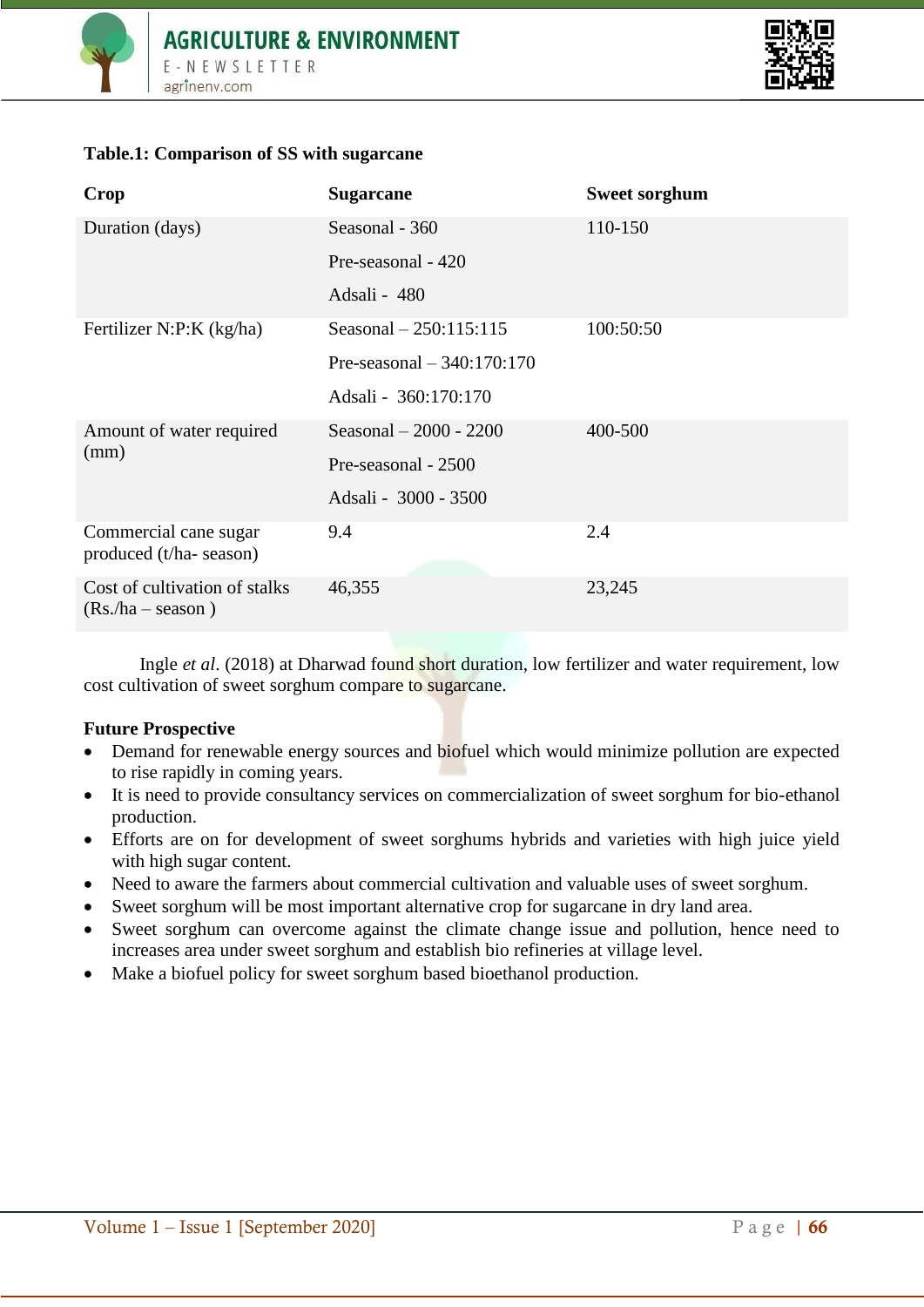

| <b>Characteristics</b>                  | <b>Sweet sorghum</b>                                                                       | <b>Sugarcane</b>                                                          | <b>Sugar beet</b>                                                                        |  |
|-----------------------------------------|--------------------------------------------------------------------------------------------|---------------------------------------------------------------------------|------------------------------------------------------------------------------------------|--|
| Crop duration                           | 3-4 months                                                                                 | $12-18$ months                                                            | 5-6 months                                                                               |  |
| Growing season                          | All seasons                                                                                | One season                                                                | One season                                                                               |  |
| Soil requirement                        | Grows in all types<br>of drained soil                                                      | Grows well in drained<br>soil                                             | Grows well in sandy loam;<br>also tolerates alkalinity                                   |  |
| Water<br>management                     | Needs less water;<br>can be grown as a<br>rainfed crop<br>$(10,000 \text{ m}^3/\text{ha})$ | Requires water<br>throughout the year<br>$(36,000 \text{ m}^3/\text{ha})$ | Requires<br>40-60%<br>water<br>compared to sugarcane<br>$(18,500 \text{ m}^3/\text{ha})$ |  |
| Crop<br>management                      | Easy<br>management;<br>low<br>fertilizer, 90 N, 40 P<br>and 40 K                           | Requires good<br>$250 -$<br>management,<br>400N 125P and 125K             | Requires moderate<br>management, 120N,<br>60 P and 60 K                                  |  |
| Yield (t/ha)                            | $45 - 65$                                                                                  | $60 - 85$                                                                 | $85 - 100$                                                                               |  |
| Sugar content on<br>weight basis $(\%)$ | $7 - 12$                                                                                   | $10 - 12$                                                                 | $15 - 18$                                                                                |  |
| Sugar yield (t/ha)                      | $3 - 7$                                                                                    | $5 - 12$                                                                  | $11.25 - 18$                                                                             |  |
| Ethanol yield from<br>juice $(l/ha)$    | 2,000-5,500                                                                                | 4,350-7,000                                                               | 7,100-10,500                                                                             |  |
| Harvesting                              | Predominantly<br>manual<br>$\mathbf{1}$ $\mathbf{1}$ $\mathbf{1}$ $\mathbf{1}$             | Mechanical                                                                | Mechanical                                                                               |  |

## **Table.2: A comparison of sweet sorghum and other bio-ethanol feedstocks rich in raw sugars**

and mechanical

Rao *et al*. (2009) at Hydrabad conduct a comparison of sweet sorghum and other bio-ethanol feed stocks rich in raw sugars and found characteristic of sweet sorghum is superior as compare to sugarcane and sugar beet.

## **Conclusion**

In comparison to grain sorghum, sweet sorghum is definitely profitable and comparison to competing crops like sole maize and sugarcane under rainfed conditions, the net returns are marginally better for sweet sorghum in a few years. With the improvement in agronomic practices (farmers are still not fully familiar with the practices for a relatively new crop of sweet sorghum), sweet sorghum becomes viable option with assured incomes for cultivation under dryland conditions for smallholder farmers. It can play a significant role in addressing the growing need for renewable energy to displace fossil fuel-based energy resources. Also it gives by-product like bagasse, spent wash etc. used as fodder, fuel, gives additive income. Sweet sorghum can be used as a best alternative for sugarcane for syrup and ethanol making.